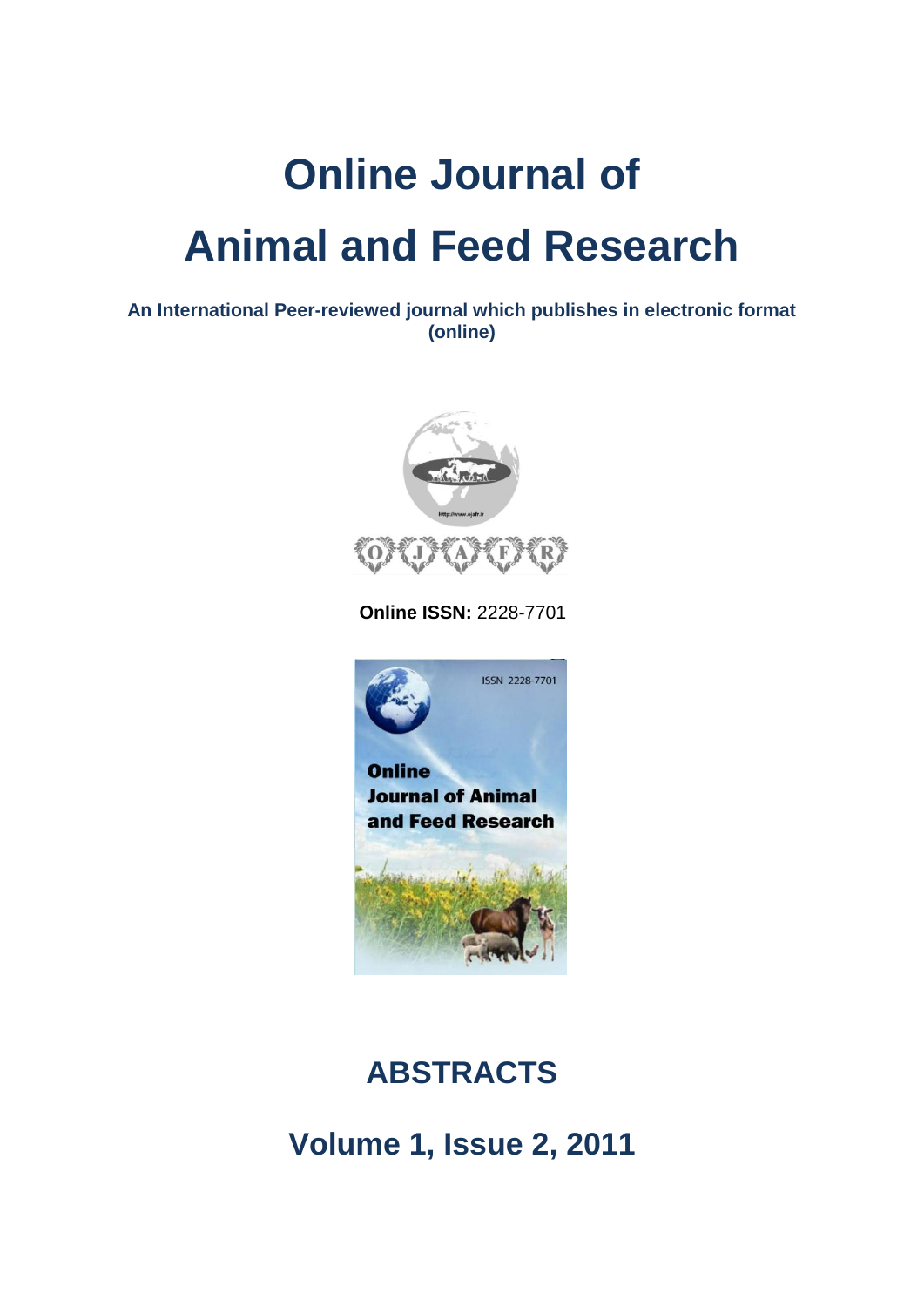## **Table of Contents**

| <b>Research Title and Field</b>                                                                                                                           | <b>Article (Abstract)</b>                                                                                                                                                                                                                                                                                                                                                                                                                                                                                                                                                                                                                                                                                                                                                                                                                                                                                                                                                                                                                                                                                                                                                                                                                                                                                                                                                                                                                                                                                                                                                                                                                                                                                                                                                                                                                                                                                                                                                                                                                                                                                               | <b>Download</b> |
|-----------------------------------------------------------------------------------------------------------------------------------------------------------|-------------------------------------------------------------------------------------------------------------------------------------------------------------------------------------------------------------------------------------------------------------------------------------------------------------------------------------------------------------------------------------------------------------------------------------------------------------------------------------------------------------------------------------------------------------------------------------------------------------------------------------------------------------------------------------------------------------------------------------------------------------------------------------------------------------------------------------------------------------------------------------------------------------------------------------------------------------------------------------------------------------------------------------------------------------------------------------------------------------------------------------------------------------------------------------------------------------------------------------------------------------------------------------------------------------------------------------------------------------------------------------------------------------------------------------------------------------------------------------------------------------------------------------------------------------------------------------------------------------------------------------------------------------------------------------------------------------------------------------------------------------------------------------------------------------------------------------------------------------------------------------------------------------------------------------------------------------------------------------------------------------------------------------------------------------------------------------------------------------------------|-----------------|
| <b>Effects of whole cotton</b><br>seed supplementation on<br>carcass and meat qualities<br>of the djallonke sheep<br>raised on station                    | <b>Original Research, A07</b><br>Teye, G.A., Adzitey, F., Alidu, O., Ansah, T., Addy, F.,<br>Alenyorgege, B., Naadam, J., Salah, E.K. and dei, H.K.<br>Online J. Anim. Feed Res., 1(2): 47-51. 2011.<br>ABSTRACT: This on-station study evaluated the effects of whole cotton seed<br>supplementation on the carcass and meat qualities of Djallonke sheep. Twelve sheep of<br>similar age and weight were randomly selected and supplemented with whole cotton<br>seed (WCS) for fifteen weeks in a completely randomized design. Three treatment<br>levels of 0 g, 200 g and 400 g were offered with four replicates. Supplementation had no<br>adverse effect on carcass quality but significantly (P<0.001) improved juiciness and<br>overall liking of the meat. The results suggest that whole cotton seed could be used as a<br>supplementary feed with 200 g being enough to ensure the survival and to improve the<br>productivity and meat quality of the Djallonke sheep.<br>Keywords: Djallonke sheep, cotton seed, carcass                                                                                                                                                                                                                                                                                                                                                                                                                                                                                                                                                                                                                                                                                                                                                                                                                                                                                                                                                                                                                                                                                 |                 |
|                                                                                                                                                           | <b>Review, A08</b>                                                                                                                                                                                                                                                                                                                                                                                                                                                                                                                                                                                                                                                                                                                                                                                                                                                                                                                                                                                                                                                                                                                                                                                                                                                                                                                                                                                                                                                                                                                                                                                                                                                                                                                                                                                                                                                                                                                                                                                                                                                                                                      |                 |
| <b>Poisonous plants in</b><br>gardens and grazing lands                                                                                                   | Aganga, A., Nsinamwa, M., Oteng, K. and Maule, B.<br>Online J. Anim. Feed Res., 1(2): 52-59. 2011.<br>ABSTRACT: This paper is a review of poisonous plants, their toxic agents and the<br>symptoms of poisoning. Poisonous plants are plants, which as a whole or part thereof<br>under all or certain conditions and in amount likely to be taken or into contact with an<br>organism will exert harmful effects or causes death either immediately or by reason of<br>cumulative action of toxic property due to presence of known or unknown chemical<br>action. There are different types of diseases caused by some poisonous<br>plants. Poisonous plants can reduce livestock productivity depending on the effect they<br>have and the amount consumed. Since poisonous plants are potential threats to the<br>livestock industry it is important that farmers are carefully to avoid contamination of<br>rations prepared for livestock and removal of poisonous plants from grazing lands.<br>Prevention and precautions are the best way to avoid any economic loss.<br>Keywords: Major genes, early lay traits, crossbred local chicken, humid tropics                                                                                                                                                                                                                                                                                                                                                                                                                                                                                                                                                                                                                                                                                                                                                                                                                                                                                                                                                       |                 |
| Impact of maternal egg size<br>and restricted feeding<br>regime on some growth<br>characterizes of broilers<br>reared under humid<br>tropical environment | <b>Original Research, A09</b><br>Oke, U.K., Ekanem, M.N. and Obike, O.N.<br>Online J. Anim. Feed Res. 1(2): 60-66. 2011.<br><b>ABSTRACT:</b> The experiment was conducted to investigate the effect of different egg<br>size from which birds are hatched have on their performance in terms of their growth<br>traits and also to examine the effect of feeding regimen on the performance of Anak<br>Titan broilers in a CRD study. The feeding regimes were ad- libitum (AL) and restricted<br>feeding. (RF) The growth traits measured were feed intake (FI) body weight (BW), thigh<br>length (TL), shank length (SL), breast length (BL) and body girth (BG) fortnightly.<br>Efficiency of production was also evaluated using weight gain, feed conversion ratio,<br>and mortality. Result showed that the egg size may affect the growth traits in that birds<br>in group C (63-68g) with higher initial weight out performed that of B (58-62g) and A (50-<br>57q), in terms of final body weight and most of the other growth parameters studied<br>although there were no significant difference (P<0.05) between these three groups<br>Body weights at 9 <sup>th</sup> week for birds in A, B and C groups were 1386.59g, 1426.50g and<br>1521.05g respectively. The feeding regimes employed significantly (p<0.05) affected the<br>performance of the broilers of combined egg size with the ad-libitum group being<br>significantly ( $p$ <0.05) higher in values than birds on the restricted feeding group. There<br>was no significant difference $(P>0.05)$ in the interaction between birds of different egg<br>size and feeding regimes. There was a high significant ( $p<0.05$ ) correlation between<br>body weight and all other growth traits throughout the study period. It is recommended<br>that birds with egg weight range of 63-68g with high initial body weight and subsequent<br>high performance under ad-libitum feeding should be adopted with occasioned<br>restricted feeding to prevent wastage.<br>Keywords: Egg size, feeding regimes, growth traits, broiler, humid tropics |                 |